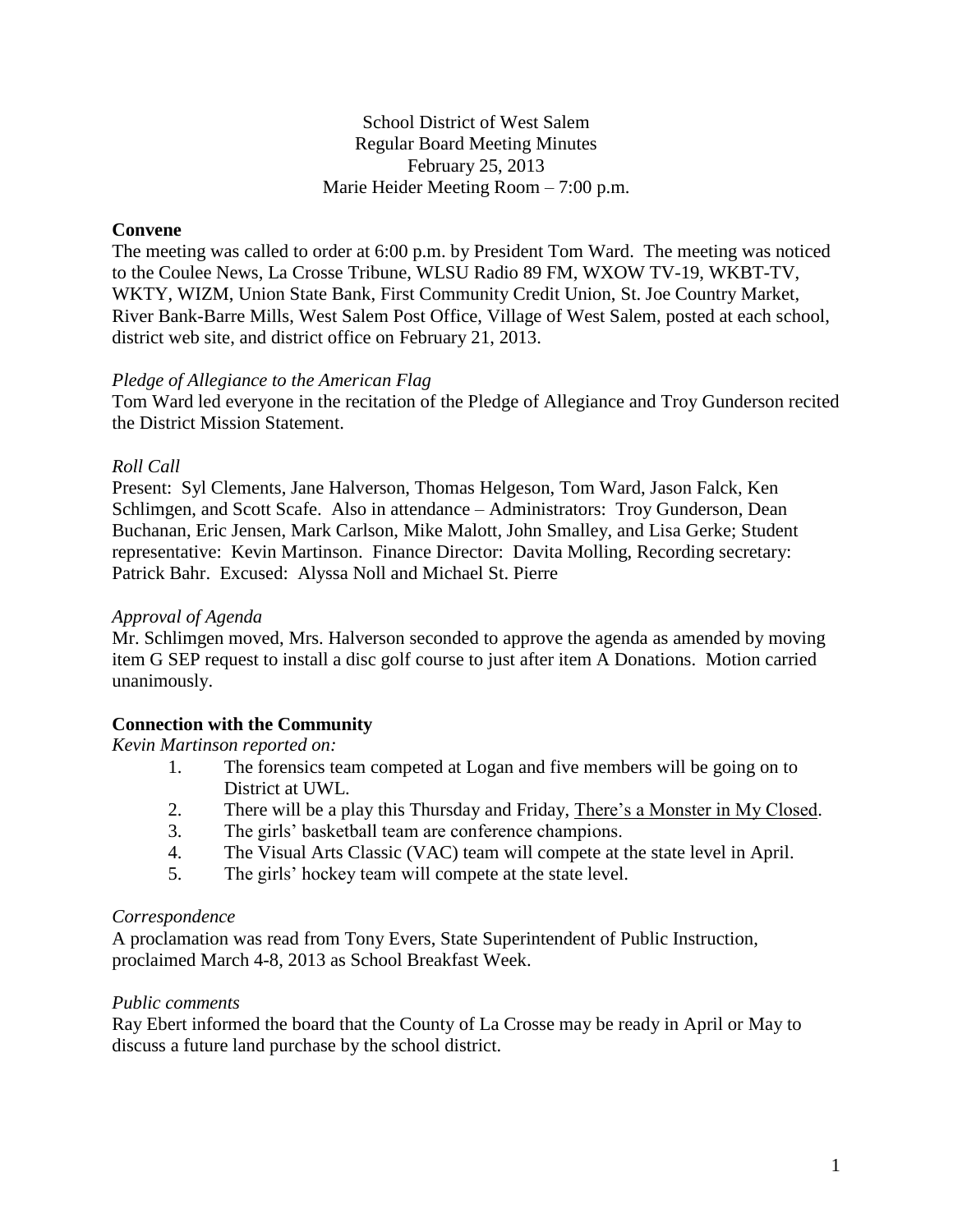#### *Written and Oral Reports*

Policy Committee – Mr. Falck reported that the committee is still working through the Personnel Policies-500 series. Policies will be coming for a first reading and for elimination.

Fund 73 Trust – Mr. Ward reported that the Trust met and will have a recommendation later on the agenda.

Buildings and Grounds Committee – Mr. Scafe reported that the committee met and discussed a request by a high school student for a Senior Exit Project; and discussion on the district's Long Range Plan.

Supervisor reports by Michelle Kloser, Mark Ledman, Bill Solsrud, Davita Molling, Rick Kline, and Superintendent Troy Gunderson were reviewed.

#### **Consent Agenda**

Mrs. Halverson moved, Mr. Clements seconded to approve the Regular Board Meeting Minutes of February 11, 2013; the Special Board Meeting Minutes of February 18, 2013; and the invoices to be paid. Motion carried unanimously.

#### **Discussion/Action Items:**

Mr. Scafe moved, Mr. Schlimgen seconded to accept the donation for the scholarship program from Dennis and Barbara Manthei. Motion carried unanimously.

Mr. Schlimgen moved, Mrs. Halverson seconded to approve the Senior Exit Project request to install a disc golf course contingent upon sponsorship approval by Mr. Carlson. Motion carried unanimously.

Mr. Gunderson discussed the process in carrying out the district's Long Range Plan and asked the Board for input on how they wish to proceed.

Mrs. Molling reviewed the budget summaries for the elementary, middle school and high school for 2010-11, 2011-12 and 2012-13.

Mr. Scafe moved, Mrs. Halverson seconded to offer a contract to Scott Johnson as the Buildings and Grounds Supervisor. Motion carried unanimously.

Mrs. Halverson moved, Mr. Clements seconded to accept the administrations' co-curricular recommendation: Nicole Friell, Scott Johnson and Bill Jensen, middle school track; Casi Jones and Brad Skaer, middle school softball; and Julie Kamla, JV softball. Motion carried unanimously.

Mr. Schlimgen moved, Mrs. Halverson seconded to accept the Fund 73 Trust's recommendation to select National Insurance as the OPEB (Other Post Employment Benefits) vendor to administer the district's Fund 73 account. Motion carried unanimously.